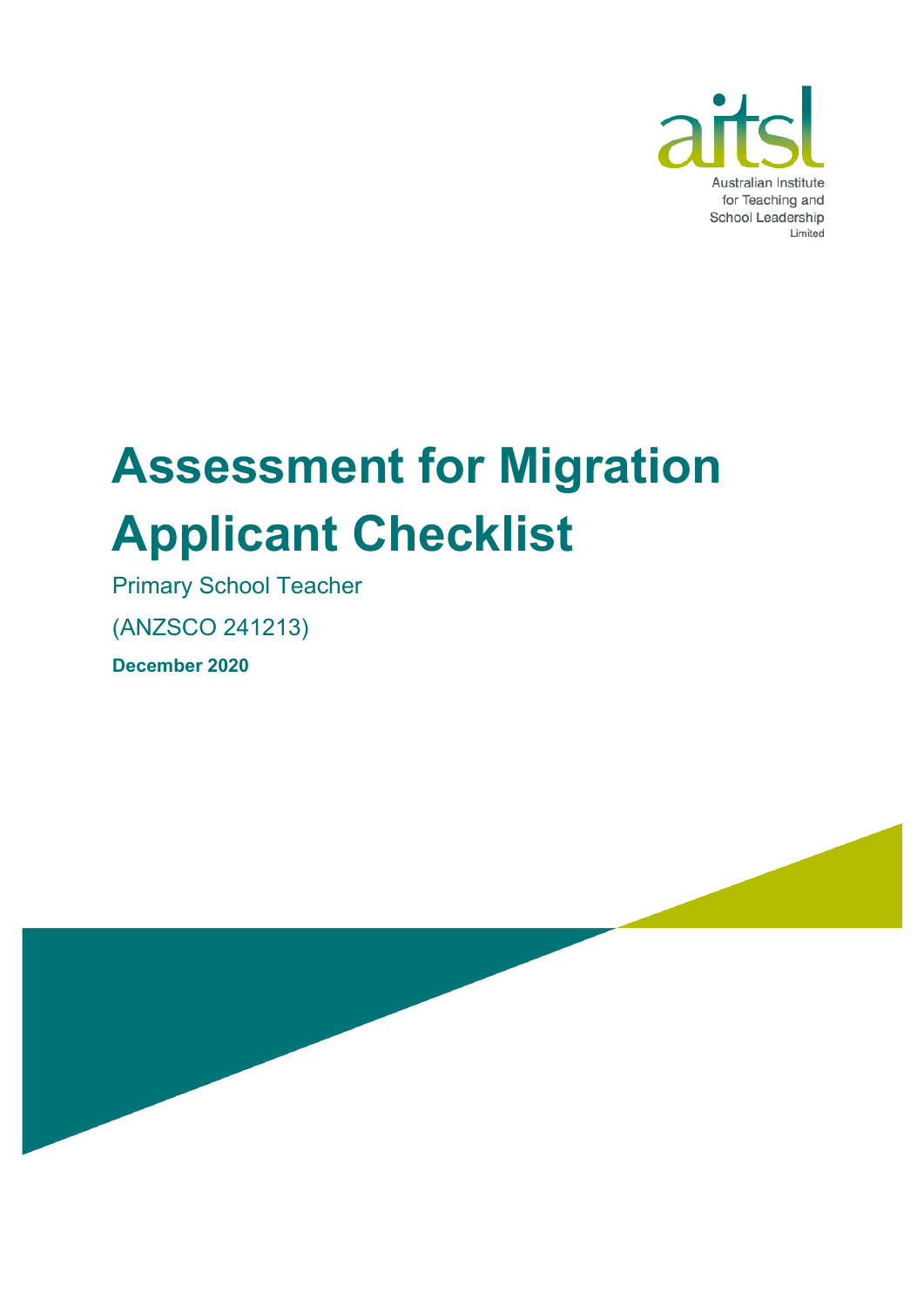### Applicant Check List

### **Primary School Teacher (ANZSCO 241213)**

**For the purposes of AITSL Assessment for Migration a Primary School Teacher is degree qualified to teach students between the ages of 5 - 12 years in primary schools.**

#### **Assessment criteria for Primary School Teacher (ANZSCO 241213)**

All applications will be assessed against two (2) criteria. Applications must meet **BOTH** criteria to obtain a successful outcome.

#### **Criterion 1. Qualifications**

Completion of a minimum of four years full-time (or part-time equivalent) higher education (university) level study that results in qualification/s. This must include a relevant initial teacher education qualification and can include other qualifications.

#### Initial teacher education qualification requirement

The study must include an initial teacher education qualification comparable to the educational level of an Australian Bachelor degree (Australian Qualifications Framework Level 7) or higher, which includes:

- i) at least one year full-time (or part-time equivalent) higher education (university) level study of Primary School Teacher initial teacher education
- ii) completion of at least 45 days of supervised teaching practice with students across the 5 to 12 years age range in a primary school setting\*.

*\* For information about suitable evidence of supervised teaching practice see the Application Guide pages 6 and 7.*

#### Other higher education qualifications requirement

Other higher education qualification/s contributing to the four years of study must be comparable to the educational level of an Australian Advanced Diploma/Associate Degree (Australian Qualifications Framework Level 6) or higher.

*NOTE: AITSL does not assess short courses (less than one year full-time study), professional development programs or incomplete qualifications.*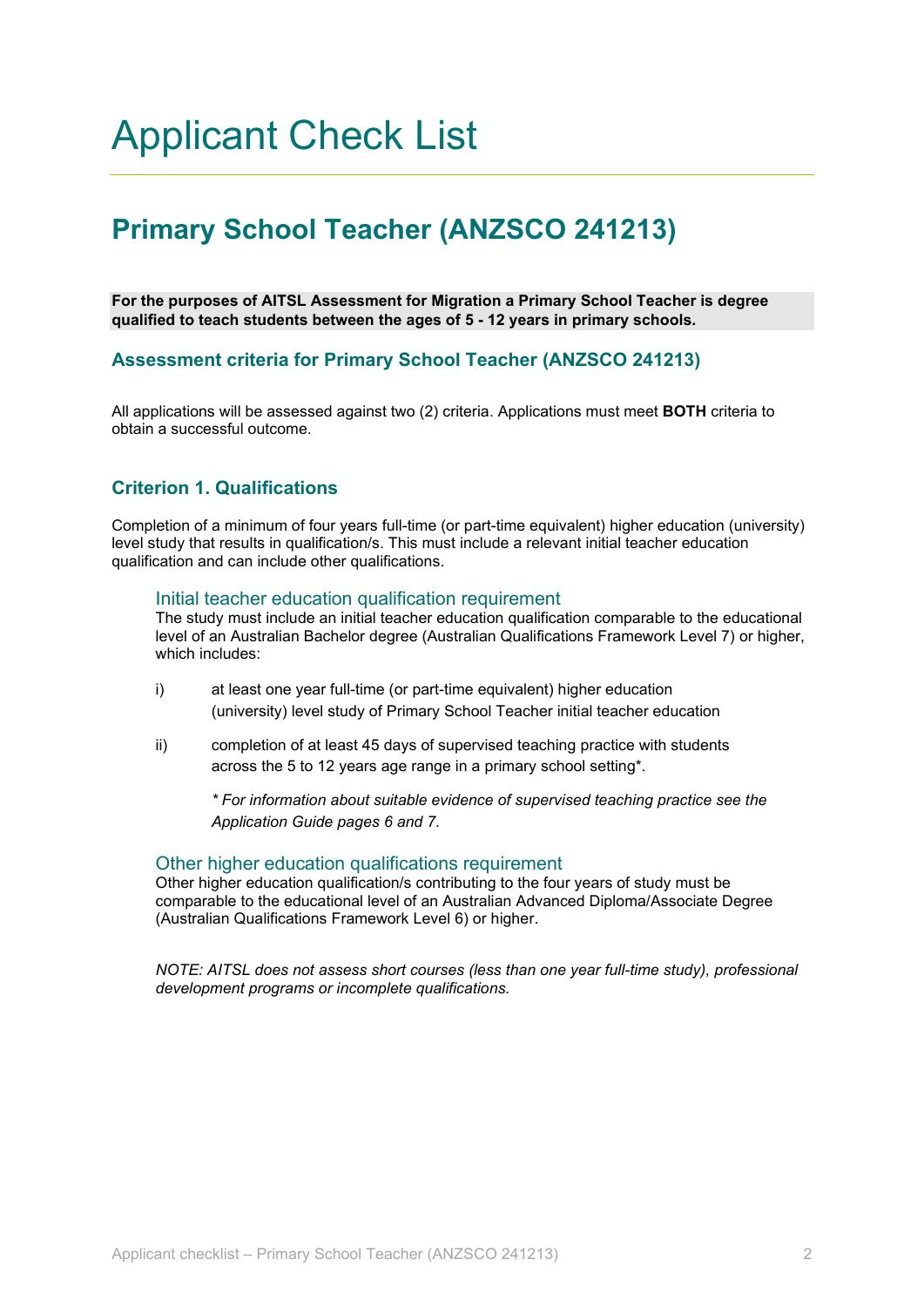#### **Criterion 2. English language proficiency**

Proficiency in English language demonstrated by ONE of the following:

#### Option 1

Completion of at least four full years of study (or part-time equivalent) in higher education (university) in Australia, Canada, the Republic of Ireland, New Zealand, the United Kingdom or the United States of America resulting in qualification/s comparable to the educational level of an Australian Bachelor degree (Australian Qualifications Framework Level 7) or higher. This study must include a recognised initial teacher education qualification.

Or

#### Option 2

An Academic version of the International English Language Testing System (IELTS) Test Report Form (TRF) that shows a score of at least 7.0 for both Reading and Writing; and a score of at least 8.0 for both Speaking and Listening. The IELTS test scores must appear on a single IELTS TRF and be the result of a test undertaken during the 24 month period prior to submitting an application.

*NOTE: AITSL reserves the right to ask an applicant to undertake the Academic version of the IELTS test if there is uncertainty about their level of English language proficiency.*